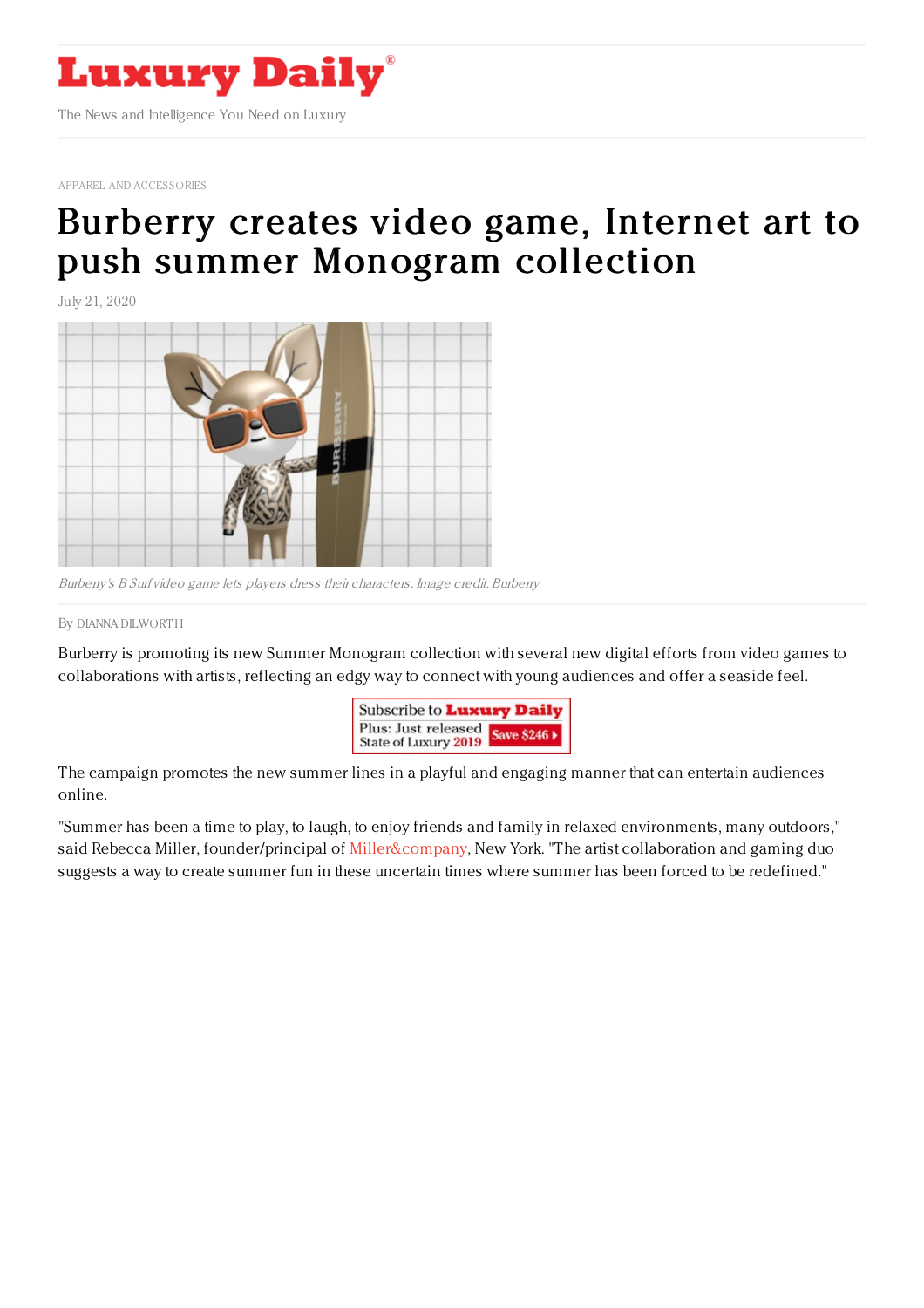

Burberry's B Surf video game promotes its new summer monogram collection and lets players compete for prizes. Image credit: Burberry

## B Surf

Burberry has created an online video game to promote its summer looks called B Surf that lets players ride a wave through the monogram world of Burberry.

Consumers can choose to race against the clock for prizes or play in challenge mode, in which the player can invite a friend to play against. This is a word-of-mouth marketing tactic aimed at spreading the news about the brand's new game.

Once a player selects a game, he or she is able to choose from several players dressed in different Burberry looks including sunglasses and beach hats.

Surf through a waterpark near the beach and collect B-branded monograms to collect points. The brand's new look is also featured in signage at the virtual water park.

Once a player completes the course, she is given a time and is invited to share her initials to be placed on the leaderboards. Doing so unlocks a special reward with a QR code that can be scanned for redemption.

"Burberry's strategy is to present a new collection that will actively engage a younger audience through a medium they enjoy, a video game," Ms. Miller said. "It offers choice, exposure and fun while overtly and covertly promoting their products.

"This strategic campaign allows the brand to speak to their target audience in a language they can relate to, a visual language that invites the consumer to go on a different type of journey with the brand, self-directing and self-editing their personal experience," she said.

"Collaboration, while once unique, has become a norm, one that is almost expected today. When an artist is invited to express their creative talents on a luxury brand's products it generates interest in the art and luxury communities, often revered as simpatico."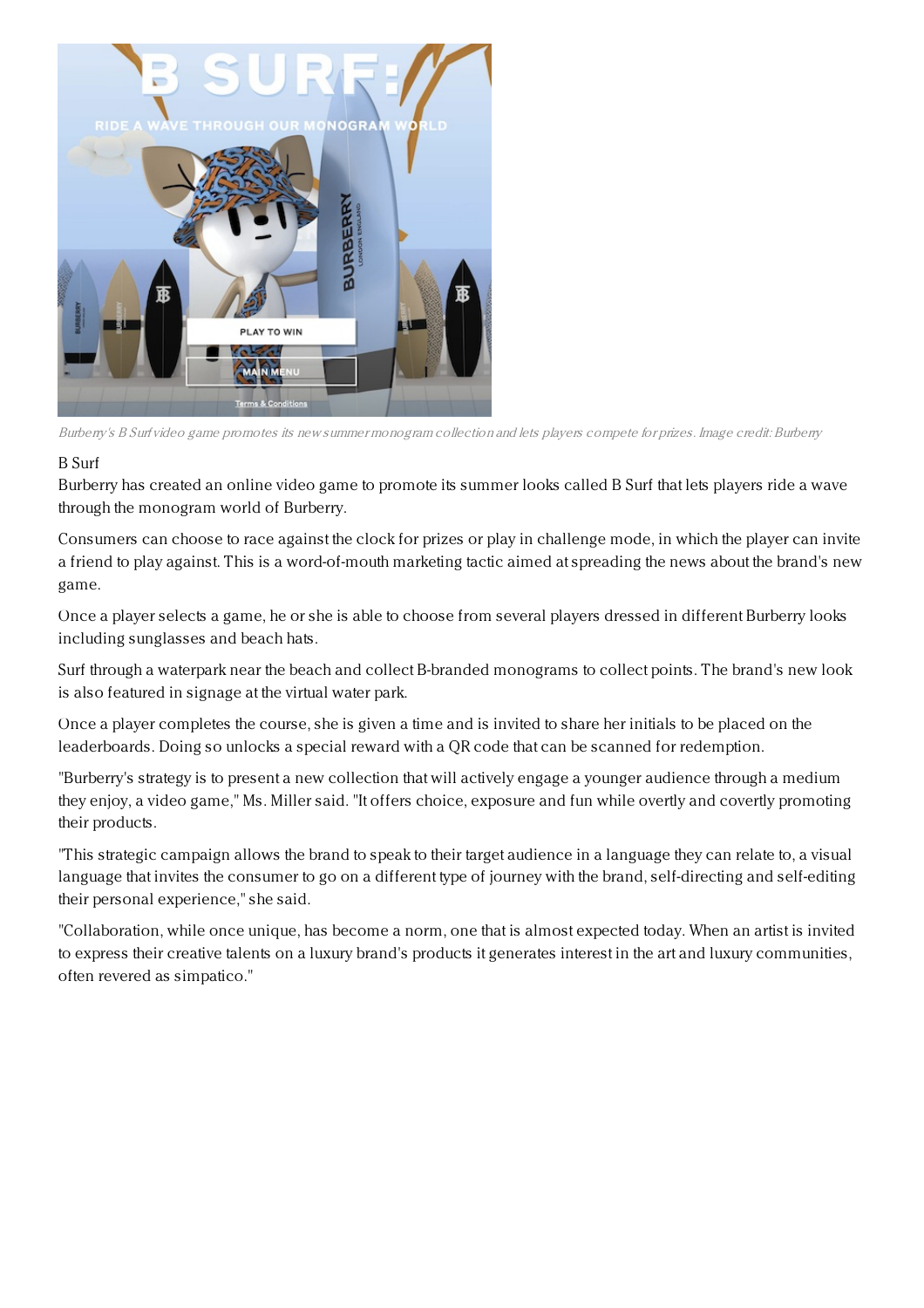

Burberry's latest collaboration with artist Louca Mastroe. Image credit: Burberry

## Burberry Generation

Burberry has teamed up with several artists to create images of its sunglasses inside of digital art.

This social media promotion is aimed at bringing its products to communities interested in online art. The brand uses the hashtag #BurberryGeneration to promote the campaign.

Partnerships include one with artist Louca Mastroe, which puts Burberry's new B Motif sunglasses using his surrealist digital work, and another with collage artist Pablo Thecuadro.

"Instagram creates additional energy allowing the consumer to share his or her point of view about the colors of the new products, the experience, their scores, and adds a competitive spirit to the overall experience in a relaxed and playful manner, reinforcing the overall campaign," Ms. Miller said.

"As Burberry begins to reopen stores in the U.K., they are cognizant that not all customers will be comfortable going into stores," she said.

"This campaign was designed with layered marketing components to reach and appeal to all so they may feel a part of the brand, as their individual comfort levels permit."